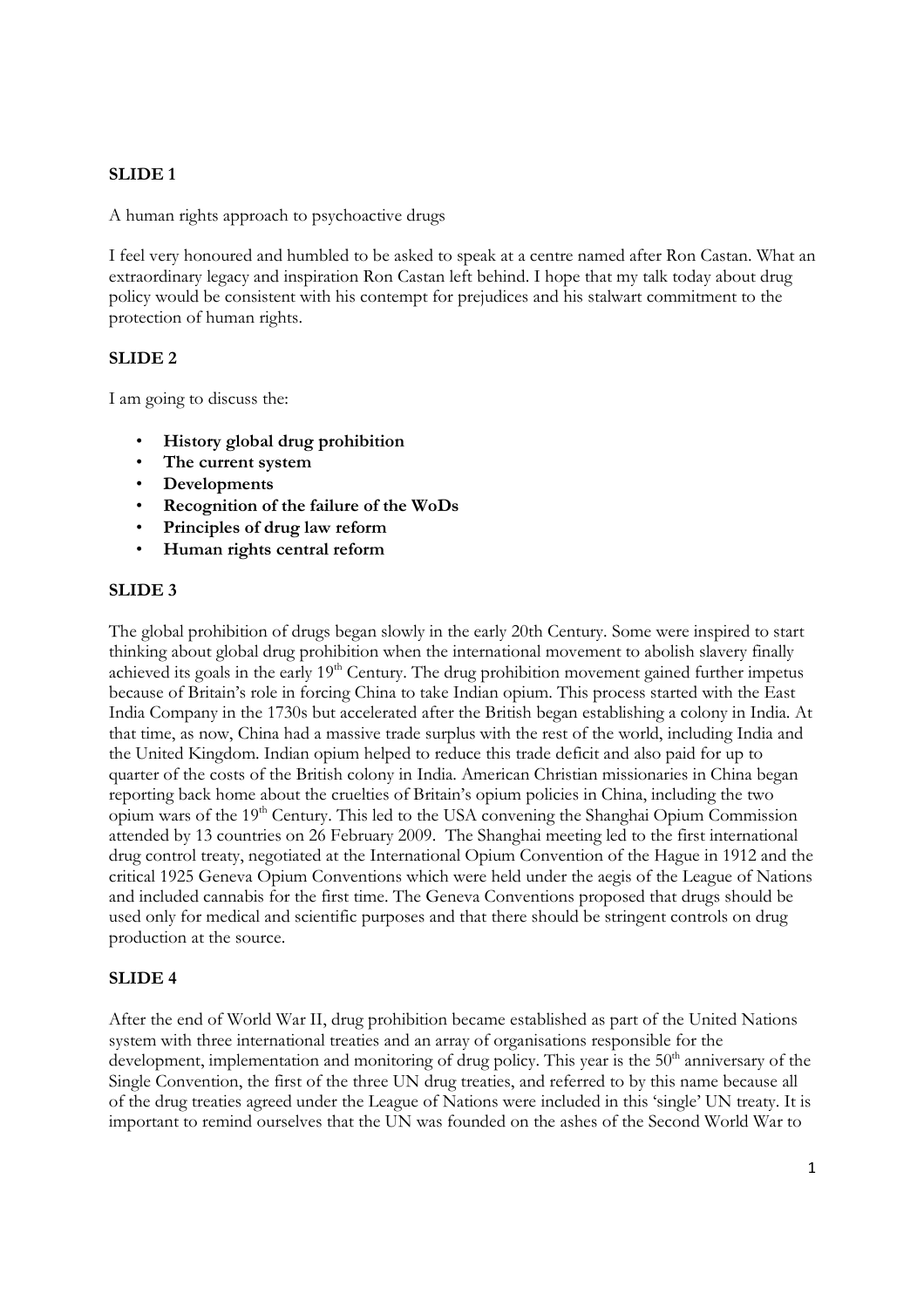achieve three crucial objectives: assist economic development, ensure national security and protect human rights. The UN has also been strongly committed to global drug prohibition but this is a lesser commitment than that given to the three paramount objectives.

# **SLIDE 5**

The Declaration on 17 June 1971 of a War Against Drugs by President Nixon was very effective politically but failed comprehensively as a policy. It helped Nixon win a landslide victory securing 49 of the 50 states in the 1972 Presidential election despite the liability of waging a deeply unpopular war in Vietnam. Politicians in many other countries noted the effectiveness of this strategy and emulated this approach in their own domestic political battles. In 1981, a new epidemic was recognised, later termed 'AIDS', and subsequently found to be due to an infection with a virus which came to be called 'HIV. Within a few years the critical role in most regions of the world of HIV spreading among and from people who inject drugs was recognised and this slowly prompted a reconsideration of the costs and benefits of a drug policy heavily reliant on law enforcement. In the last two decades it has become clear to many that drug consumption and problems increased the more global drug prohibition was intensified.

# **SLIDE 6**

Many politicians have known for some time that drug prohibition did not work and could not work. The Parliamentary Joint Committee National Crime Authority declared in 1989 that:

'Over the past two decades in Australia we have devoted increased resources to drug law enforcement, we have increased the penalties for drug trafficking and we have accepted increasing inroads on our civil liberties as part of the battle to curb the drug trade. **All the evidence shows, however, not only that our law enforcement agencies have not succeeded in preventing the supply of illegal drugs to Australian markets but that it is unrealistic to expect them to do so**'.

Note that the cost to human rights of relying heavily on drug law enforcement was apparent in 1989. Despite making this unambiguous statement, the members of this committee continued to defend drug prohibition whenever necessary.

## **SLIDE 7**

Former US Secretary of State, George Shultz said at a private meeting in 1989 when he did not know that his comments were being recorded:

*'It seems to me we're not really going to get anywhere until we can take the criminality out of the drug business and the*  incentives for criminality out of it.... We need at least to consider and examine forms of controlled legalization of *drugs'.* 

## **SLIDE 8**

Every few days now somewhere in the world a police Commissioner or senior political leader admits that the war on drugs has failed. Political elites have known this for years. On 2 June 2011, 19 stellar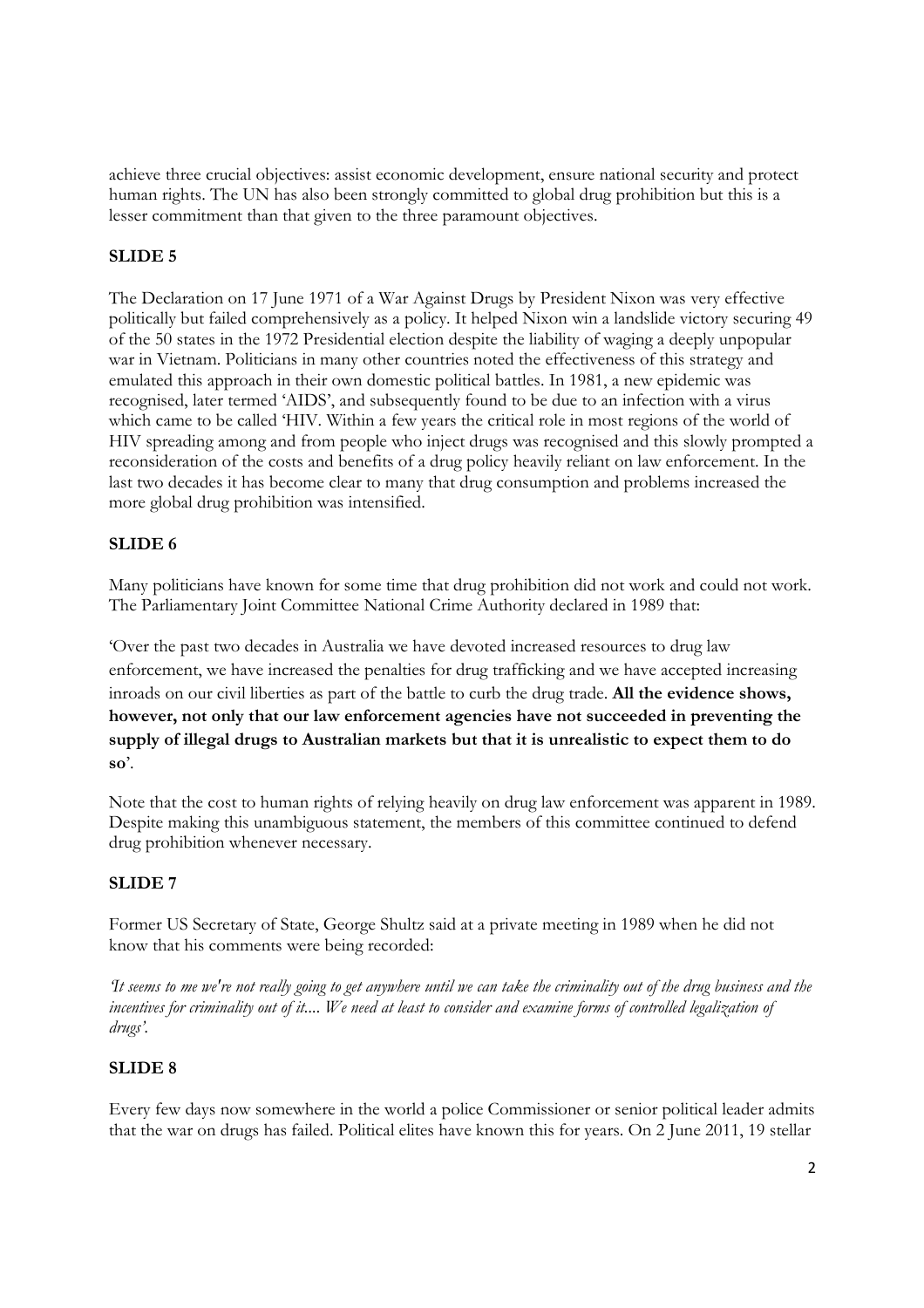international figures of the Global Commission on Drug Policy announced this in New York. This group included a former UN Secretary General, Kofi Anan, a former US Secretary of State, George Shultz, a former Chairman of the US Federal Reserve, Paul Volker, the Prime Minister of Greece, the former Presidents of Brazil, Colombia, Mexico and Switzerland and Sir Richard Branson. The war on drugs has failed comprehensively, completely, totally and utterly.

**Drug use has increased under prohibition.** In the first half of the 20<sup>th</sup> Century, illicit drugs were only a problem in one country, the USA. Illicit drugs became a problem in almost every country in the world in the last half century - since the UN established a system of global drug prohibition. According to UN estimates, between 1998 and 2008 the number of people worldwide using heroin increased by 35%, the number using cocaine increased by 27%, and the number using cannabis increased by 9%. In 1998, the UNODC declared 'a drug free world, we can do it!' In the next decade global heroin production more than doubled and global cocaine production increased by 20%. Prohibition supporters argue that drug use will increase after legalization - but drug use has grown steadily under prohibition: more production, more consumption and an ever increasing variety of new drugs.

**Drugs have also become much cheaper under prohibition.** Although drug law enforcement is supposed to make drugs more expensive, global prices of heroin and cocaine have fallen by about 80% in the last 25 years.

**Nor has prohibition kept communities safe.** 91% of all research studies evaluating the relationship between drug law enforcement and violence have concluded that the more intensively drug law enforcement was implemented, the more severe the violence. Since Mexico started a War on Drugs in 2006, almost 40,000 have been killed in the resulting violence.

**Prohibition has seriously undermined the human rights of people who use drugs.** It has reduced their freedom of association. It has reduced their right to the same health care as other members of the community. It has often resulted in cruel and unusual punishments including capital punishment. Prohibition has undermined the rule of law. In the USA, when drug cases are decided in ways that are inconsistent with national frameworks, as they often are, this is referred to as the 'drug exception' to the Bill of Rights or the Constitution. The great Jonathan Mann taught us in the early years of the HIV epidemic that the protection of human rights was the alpha and omega of any effective response to HIV. It has taken us almost three decades to appreciate the wisdom of his insight.

**Prohibition has not kept us healthy.** Heroin overdose deaths were virtually unknown in Australia before the Commonwealth prohibited heroin in 1953. There were 6 drug overdose deaths in Australia in 1964, over 1100 in 1999 and about 400 every year of this century. Prohibition made more difficult the task of reducing HIV among people who inject drugs. Supporters of drug prohibition fought strenuously against needle syringe programmes and methadone treatment even though these very effectively reduce HIV infections.

**Prohibition has not made drugs hard to get.** In an officially commissioned survey in 2009, 87% of a sample of Australian drug users reported that heroin was 'easy' or 'very easy' to obtain with similar proportions for cocaine, amphetamine and cannabis. Is this a good return on the billions of our tax dollars spent every year on drug law enforcement?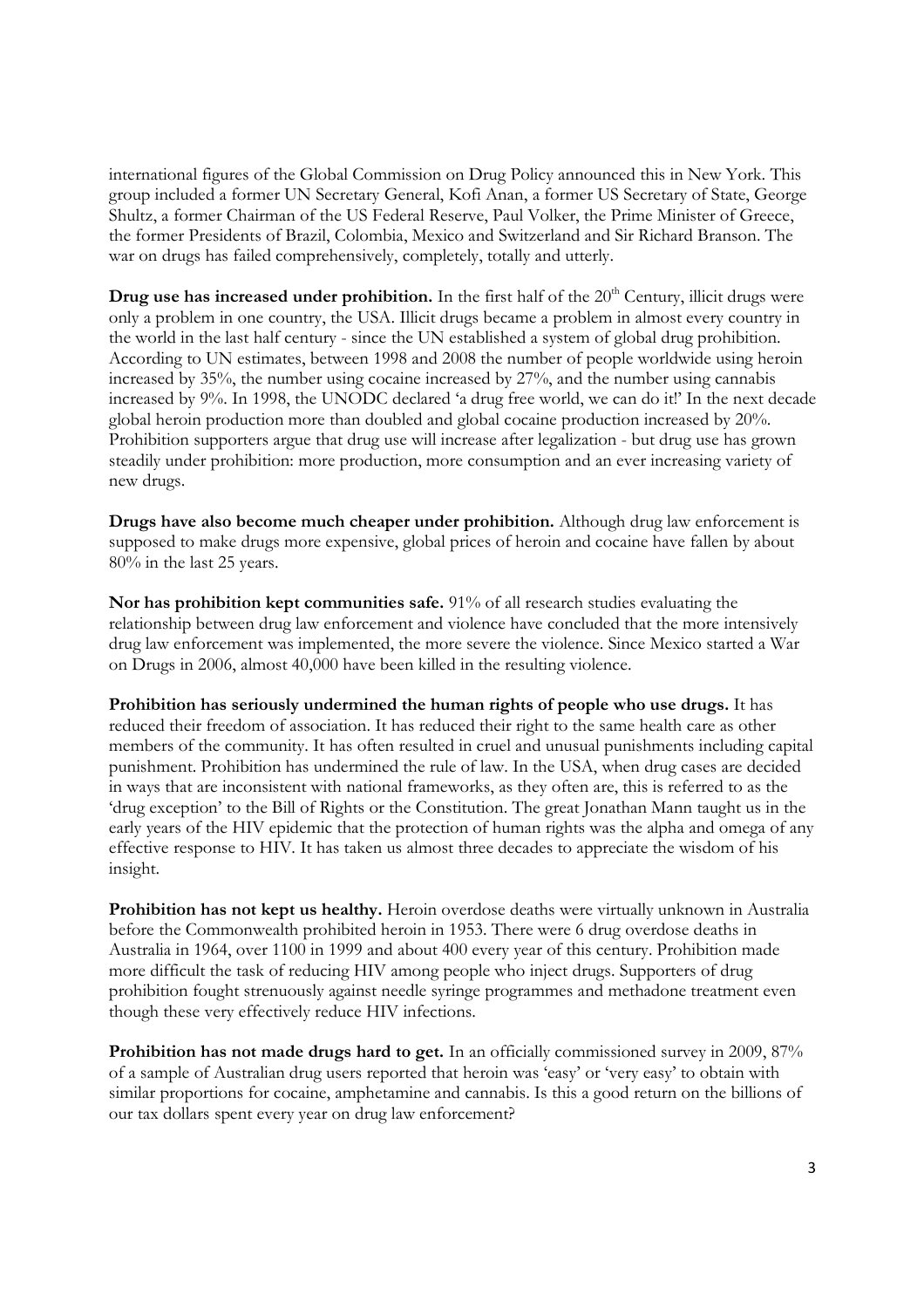Prohibition pushes people into the arms of criminals and organised crime. Many people who use illicit drugs commit no other crimes. Yet they often end up buying drugs from violent criminals. Why push otherwise law abiding citizens into the arms of criminals and organised crime?

**Prohibition has been an expensive way of making a bad problem much worse.** These days governments cannot afford to continue raining gold bars down on customs, police, courts and prisons. The results of this generous funding have been continuing high levels of deaths, disease, crime and corruption. Meanwhile drug treatment and social measures, which could make a real difference, are starved of funds*.* If the purpose of prohibition has been to make toxic substances readily available to anyone who wants them in a flourishing market economy controlled by violent organised crime, then current policy has been a roaring success.

## **SLIDE 9**

Not only has drug prohibition failed, it can never work. Supporter of a criminal justice approach to illicit drugs are unable to answer these questions. **First,** if we cannot keep drugs out of our prisons, how can we keep drugs out of Kings Cross? **Second**, given the spectacular failure of alcohol prohibition in the USA, why would anyone expect prohibition of drugs to be any different? **Third**, if a kilogram of heroin costs \$1,000 in Bangkok and \$300,000 in Kings Cross, how can that kilogram of heroin be stopped from reaching Kings Cross? **Fourth**, if prohibition is such a good idea for the drugs responsible for 3% of drug-related deaths, why then not extend prohibition to the drugs responsible for 97% of drug-related deaths – alcohol and tobacco?

## **SLIDE 10**

We can respond effectively to drugs by aiming primarily to minimise the harms caused by drugs while also aiming to minimize the harms and costs of our responses to drugs. This means that attempting to reduce drug consumption should not be the objective though it can still be the means to the end of trying to reduce harm.

Black markets for drugs are pernicious and cause many of the harms we call 'drug problems'. These black markets will never be eradicated completely. But drug law reform is likely to shrink these black markets substantially by removing the oxygen of lucrative profits. While prohibition continues, the huge drug black markets will continue to thrive.

To get better outcomes, drugs will have to be handled primarily as a health and social problem, and with funding for health and social measures increased to the sorts of levels now enjoyed by drug law enforcement.

## **SLIDE 11**

Let us think how cannabis might be managed after drug prohibition.

First, cannabis must be taxed and regulated, with health warning labels on packets, information on the label for people seeking help stopping or cutting down, cannabis advertising and donations to political parties banned, proof of age greater than 18 years required before sales, and consumer information provided - including the concentration of THC. Hard-to-get and easy-to-lose licenses should be required at the cultivation, wholesale and retail stages. When cannabis is provided by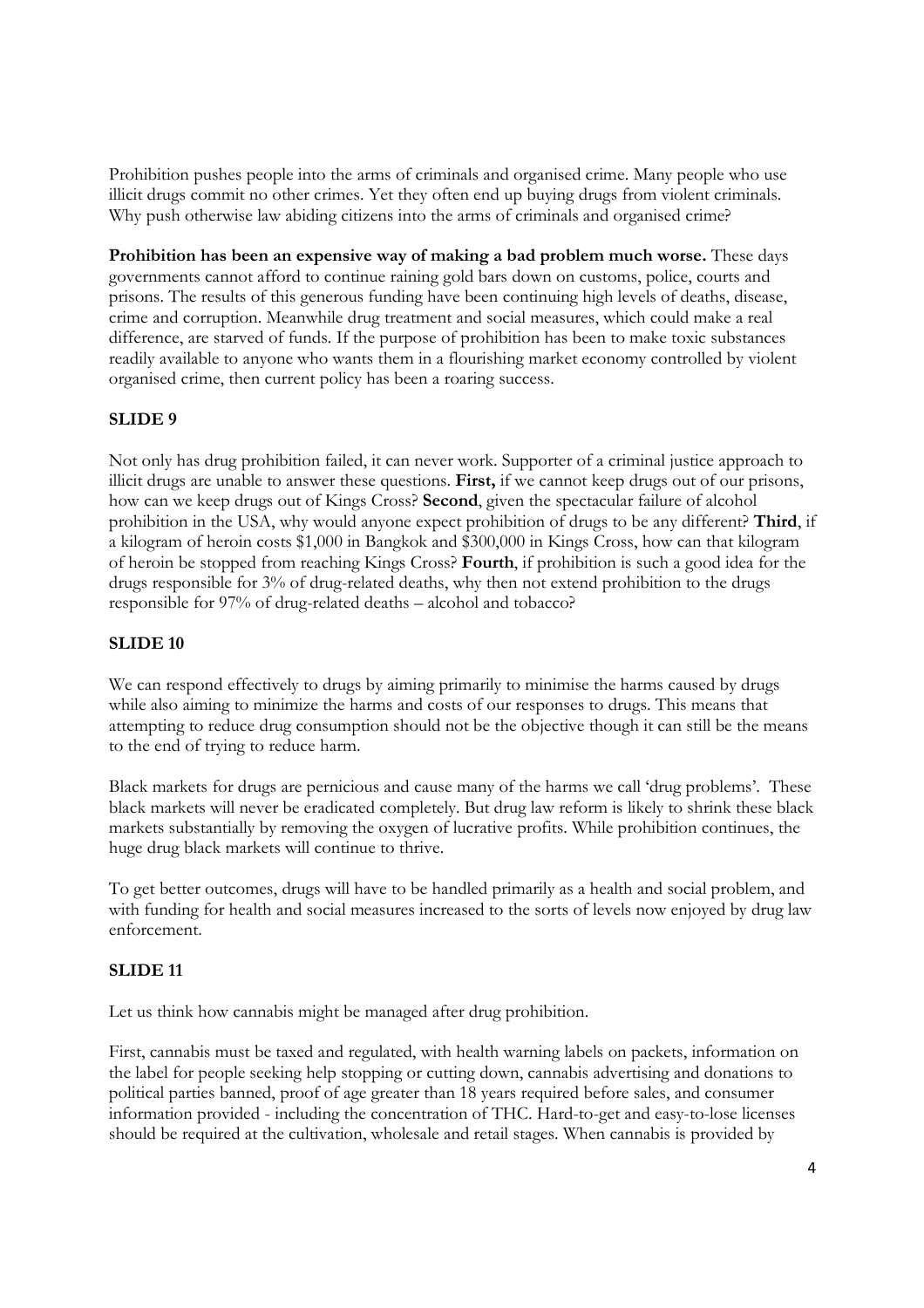criminals, as happens now with cannabis prohibited but strong demand persisting - cannabis consumers don't pay any tax, don't get health warnings, don't get help seeking information, don't get consumer information, don't have a clue how strong the cannabis is, and there are no restrictions on sales to young people or pregnant women.

## **SLIDE 12**

#### How is cannabis managed now?

It is provided by criminals and corrupt police. Dealers also supply other illicit drugs such as heroin or cocaine. Consumers pay no tax. There are no health warnings. No help seeking information is provided. There is no consumer information and there are no restrictions on sales such as to minors or pregnant women.

## **SLIDE 13**

People dependent on currently illicit drugs should be treated like people dependent on alcohol and nicotine - as patients not as criminals. When simple and inexpensive treatments have been provided to someone with a severe drug problem and none have helped, treatment with a suitable substitution drug should be considered: just as methadone treatment is offered to people with heroin dependence or nicotine replacements are provided to smokers trying to quit. Treatments provided should have good evidence of effectiveness, safety and cost effectiveness. A small proportion of severely dependent consumers accounts for a substantial proportion of the drugs used in a community. Attracting and retaining this group in treatment benefits these individuals, their families and community. Treatment also reduces the number of new users.

#### **SLIDE 14**

There may be a case for considering the commercial sale of small quantities of low concentration preparations of carefully selected drugs if the above changes do not produce enough benefit. Demand for what are currently classified as illicit drugs is likely to shrink substantially once the other elements of the package I outlined have been implemented. Until 1906, edible opium was taxed and regulated in Australia and was sold in grocery shops. Coca Cola contained cocaine in the USA until 1903. So we shouldn't be talking about **legalising** drugs but rather about **re-legalising** drugs.

#### **SLIDE 15**

One kilogram blocks of 100% pure heroin or cocaine should never be sold from supermarket checkout counters. I am confident that will never happen. It should never happen. For those for whom English is a second or third language. I have tried to make this clear on this slide.

#### **SLIDE 16**

Heroin assisted treatment is now available in 5 countries. This means high dose heroin dispensed daily to patients who inject themselves in a clinic and also receive considerable psychosocial assistance. For that small minority with very severe problems for whom nothing else works, heroin assisted treatment has proven to be very effective, safe and cost effective. Street heroin causes major problems for drug users, their family and community. Yet legal, regulated heroin in the form of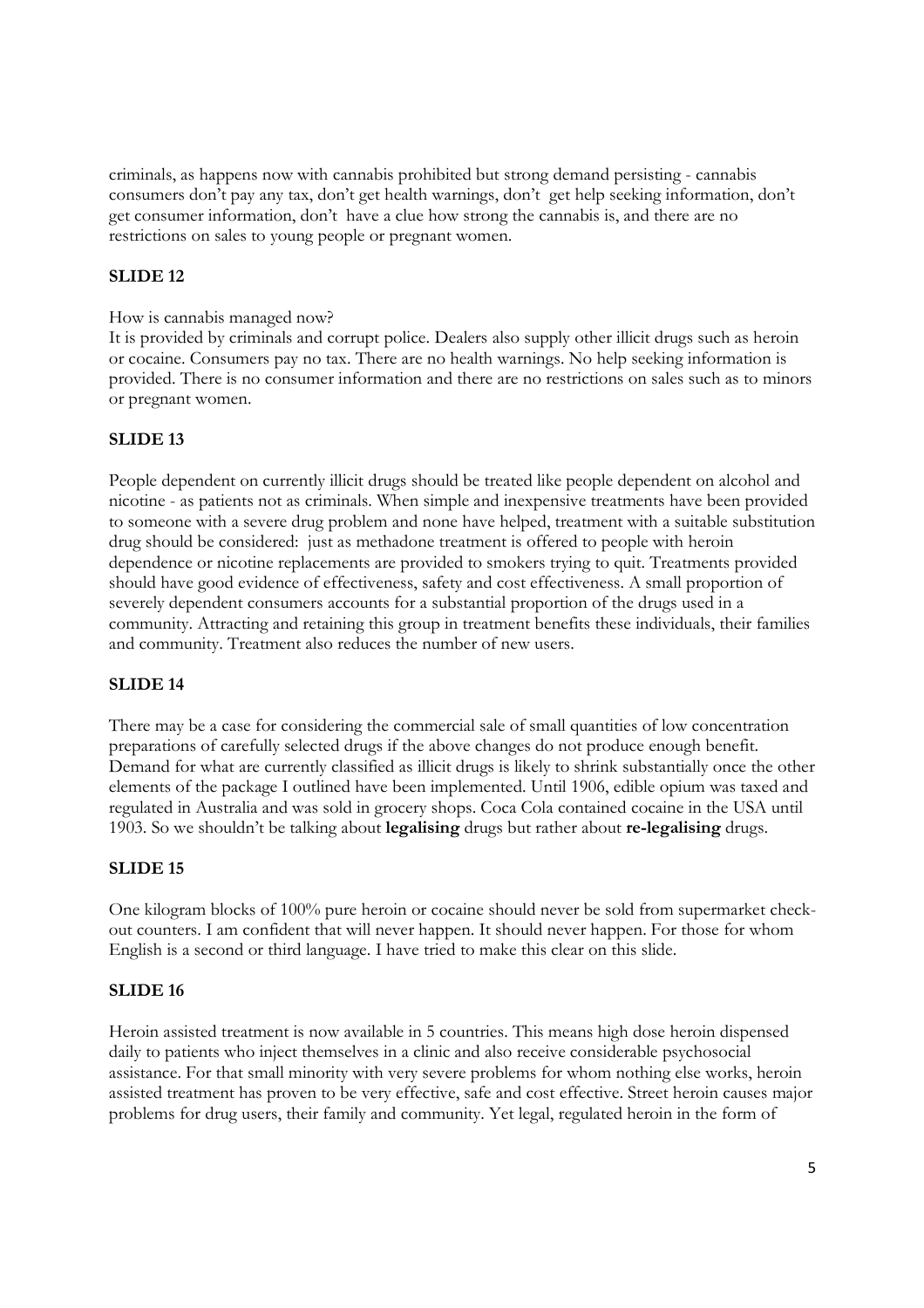heroin assisted treatment provides huge benefits for users, their families and communities. Doesn't this demonstrate exactly why we should be legalizing drugs?

## **SLIDE 17**

We will never make progress with illicit drugs while we keep ignoring the basic law of supply and demand.

The fall of the Berlin wall reminded us all of the high costs of ignoring basic economics.

Decriminalisation is not as bad as prohibition but still leaves us with all the problems of a huge black market. The only way we can minimize the pernicious black market is by enabling the immovable mountain of politics to accommodate the irresistible forces of economics. When politics and economics clash, as they often do, politics usually triumphs in the short term but economics usually triumphs in the long term

## **SLIDE 18**

But attitudes to drug prohibition and drug law reform are now beginning to change. In 2009, UN Secretary General Ban Ki-Moon said:

In addition to criminalizing HIV transmission, many countries impose criminal

sanctions for same-sex sex, commercial sex and drug injection. Such laws constitute

major barriers to reaching key populations with HIV services. Those behaviours

should be decriminalized, and people addicted to drugs should receive health

services for the treatment of their addiction.

## **SLIDE 19**

Stein's law says that 'things that cannot go on forever, don't'. Here we see responses to the annual Gallup poll in the USA on the question 'do you think that the use of marihuana should be made legal or not?' In 1969, opponents outnumbered supporters by 72%. The gap shrank to 24% in 2006 but in 2010 the gap was only 4%. Soon the lines will cross and US national supporters of marhihuana legalization will be in the majority.

## **SLIDE 20**

The times are indeed changing. On 2 November 2010, 46% of voters in California in the mid-term Congressional elections supported Proposition 19 – which called for the taxation and regulation of cannabis. The 'Yes' voters were younger than the 'No' voters. A similar question is likely to be put to the voters in California again in November 2012. Only 2% more votes will mean that the Proposition will be passed in the most populous and most influential state in the Union.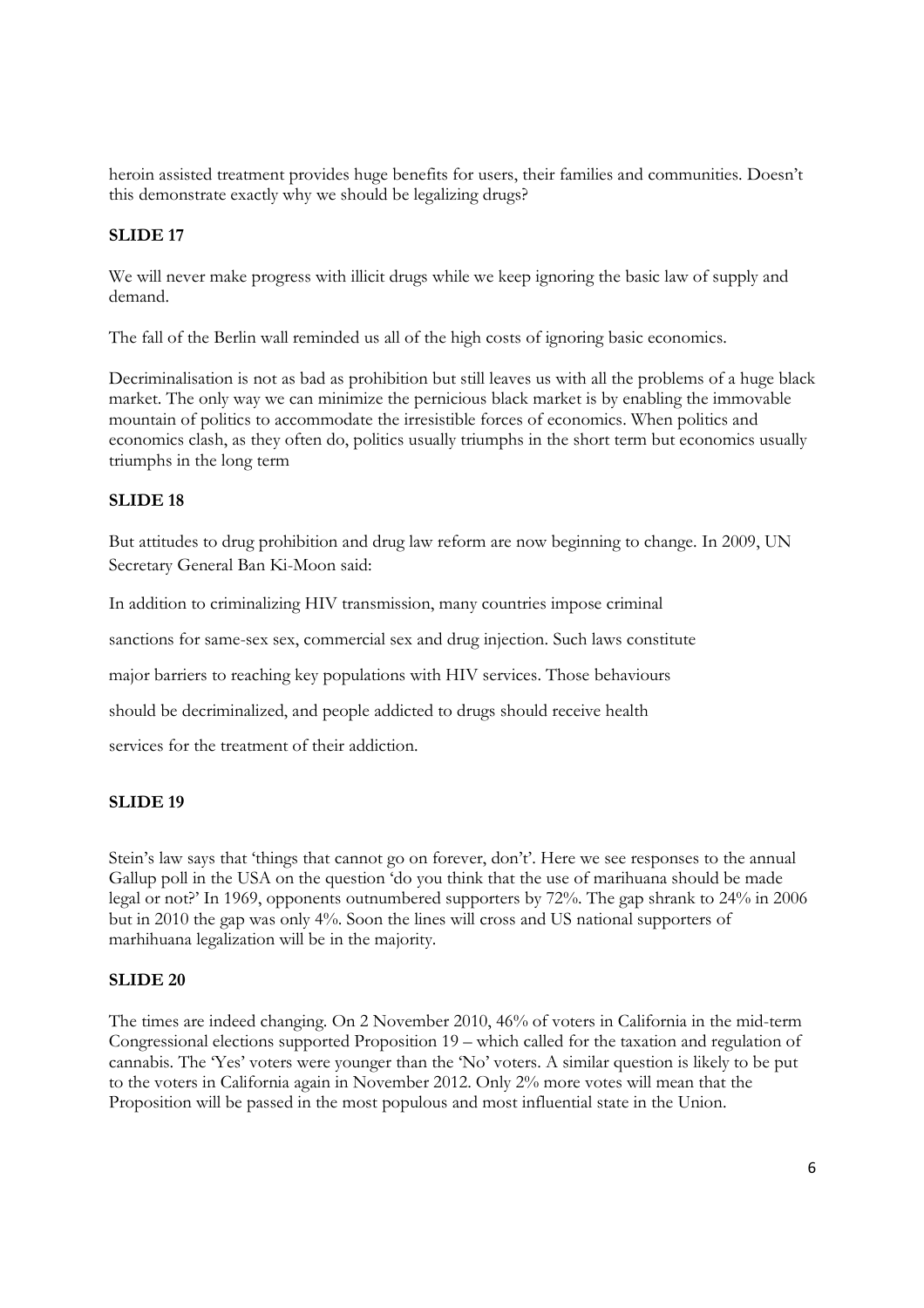The press conference of the Global Commission on Drug Policy in New York on 2 June 2011 had a huge impact around the world. The Commissioners said that drug prohibition had failed and it was time to consider other options.

## **SLIDE 21**

What can we conclude from all of this? Psychoactive drugs are part of all cultures. Communities fear new drugs and often impose bans. Prohibitions on newly introduced drugs are often popular initially. After half a century of the Single convention and 40 years after Nixon declared a war on drugs, it is clear that drug prohibition has failed and is futile. Decriminalisation not as bad as prohibition, but still leaves us with all the problems of a black market. Many countries are now changing their approach. Half a dozen countries in Europe and a similar number in South America have changed their approach. More will follow.

## **SLIDE 22**

Jonathan Mann in the 1980s put human rights at the centre of HIV control. It has taken some time for that prescient message to sink in. But it has now. Well and truly. Harm reduction now rests firmly on public health and human rights. The UN Commission on Narcotic Drugs and also the UN Human Rights Council have both within the last few years discussed for the first time the human rights of people who use drugs. The UN has established the Global Commission on HIV and the Law to identify ways in which the law impairs efforts to prevent HIV spread and the treatment and care of HIV infected people. There is a special focus on men who have sex with men, sex workers and people who use drugs. The Global Commission on Drug Policy has many links to the UN Global Commission on HIV and the Law. In Churchill's phrase it is the end of the beginning though not yet the beginning of the end. The gratifying part of all this is that the protection of human rights is now beginning to drive the reform process.

Thank you

Dr Alex Wodak AM St. Vincent's Hospital Darlinghurst NSW 2010 awodak@stvincents.com.au